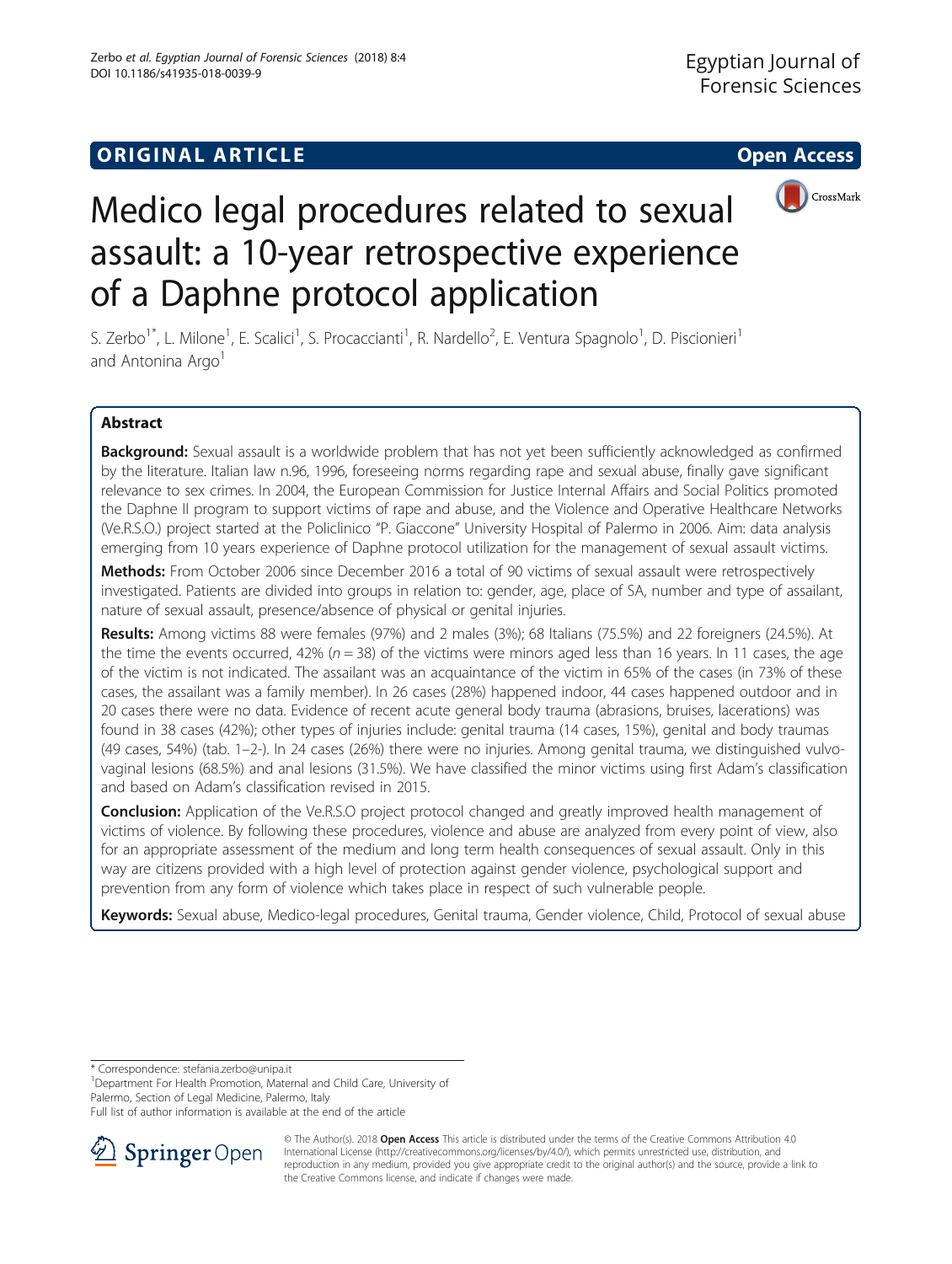## Introduction

Sexual assault (SA) is any form of sexual contact or behavior that occurs without the explicit consent of the recipient of the unwanted sexual act (Ellison et al. [2008](#page-7-0)). It also includes all cases in which the individual, even if never physically touched, is exposed to an inappropriate sexual content or relationship with the abuser. SA is a worldwide problem that has not yet been sufficiently acknowledged or reported, as confirmed by analyses and studies carried out at different levels and in different contexts (Finkelhor [2005](#page-7-0); Tanakaa et al. [2017](#page-7-0); Ji et al. [2013](#page-7-0)). Sexual abuse in children is a global public health problem and violation of human rights, affecting children and woman of all ages, socio-economic levels, and cultural backgrounds that results in devastating health development and economic consequences for victims and society (Cattaneo et al. [2007](#page-7-0); Gilbert et al. [2009](#page-7-0)). Data from Italian National Institute of Statistics (ISTAT) in 2015 state that in Italy about 6 millions women have been victims of some forms of violence, either physical or sexual, during their life, that is 31.5% of women aged 16–70. 20.2% has been victim of physical violence; 21% of sexual violence and 5.4% of the most serious forms of sexual violence such as rape and attempted rape: 652,000 women have been victims of rape; and 746,000 have been victims of attempted rape. 20.2% has been victim of physical violence; 21% of sexual violence and 5.4% of the most serious forms of sexual violence such as rape and attempted rape. Further, foreign women are victims of sexual or physical violence on a scale similar to Italian women's: 31.3 and 31.5%, respectively. However, physical violence is more frequent among the foreign women (25.7% vs. 19.6%), while sexual violence is more common among Italian women (21.5% vs. 16.2%). However, physical violence is more frequent among the foreign women (25.7% vs. 19.6%), while sexual violence is more common among Italian women (21.5% vs. 16.2%). As for the age of the victim, 10.6% of women have been victims of sexual violence prior to the age of 16 (ISTAT–Istituto Nazionale di Statistica [2015](#page-7-0)). The The WHO Multi-country Study on Women's Health and Domestic Violence against Women report 2005 highlight that the percentage of women who reported sexual abuse by a partner ranged from 6% in Japan and Serbia and Montenegro to 59% in Ethiopia, with the majority of settings falling between 10 and 50%. The proportion of women physically forced into intercourse ranged from 4% in Serbia and Montenegro to 46% in provincial Bangladesh and Ethiopia (Berry et al. [2014\)](#page-7-0). A report, developed by the World Health Organization, the London School of Hygiene and Tropical Medicine and the South African Medical Research Council ad published on 2013 shows: overall, 35% of women worldwide have experienced either physical and/or sexual intimate partner violence or non-partner sexual violence and almost one third (30%) of all women who have been in a relationship have experienced physical and/or sexual violence by their intimate partner (WHO [2013\)](#page-7-0). In recent years the phenomenon of sexual abuse and other forms of violence against women and minors has involved the political, healthcare and social organizations. While in our culture, the family is generally considered a safe, secure place, the violence is more frequently carried out at home and the assailant is often a person known by the victim; unfortunately it is sometimes a life threatening setting, involving victims of every age and cultural level, in different forms and degrees of abuse, causing physical damage and severe consequences with regard to mental health (Saint-Martin et al. [2007](#page-7-0); Ingemann-Hansen et al. [2009](#page-7-0)). As defined by World Health Organization gender violence is 'the greatest public health issue and violation of human rights in the world; it is a violation of a person's physical and mental integrity (WHO [2014](#page-7-0)). SA is a traumatic life event in which the negative outcomes increase with increasing severity of abuse including physical maltreatment (McCauley et al. [1997\)](#page-7-0) such us lacerations, fractures, genital mutilation, sexually transmitted diseases (Lacey [1990](#page-7-0)), gynecologic disorders (Walling et al. [1994](#page-7-0); Golding et al. [1998\)](#page-7-0) unwanted or pathological pregnancies (Murphy et al. [2001](#page-7-0)), depression (Wise et al. [2001](#page-7-0)), eating disorders (Goodwin et al. [2003](#page-7-0)), self-destructive behaviours (Alix et al. [2017](#page-7-0)) genito-urinary and sexual disorders (Vella et al. [2015](#page-7-0)), post- traumatic stress disorders (Kendler et al. [2000](#page-7-0); MacMillan et al. [2001](#page-7-0); Sprinter et al. [2007](#page-7-0); Jonas et al. [2011;](#page-7-0) Gauthier-Duchesne et al. [2017](#page-7-0); Bottomley et al. [1999\)](#page-7-0). Internationally, different approaches are taken to the collection of forensic evidence and to the clinical and psychological assessment of alleged victims (Argo et al. [2012;](#page-7-0) Berry et al. [2014](#page-7-0)). Italian law n.96, 1996, foreseeing norms regarding rape and abuse, finally gave significant relevance to sex crimes, which were removed from the group of "crimes against morality and public decency" and classified rightly among "crimes against the person and against personal freedom". This very important standardization unifies the crimes of rape and indecent assault under the same generic category of "sexual assault crimes". In 2004, the European Commission for Justice Internal Affairs and Social Politics promoted a European program, called "Daphne II", with the aim to support the victims of sexual abuse, fighting and preventing violence, specially against children and women. In particular, Violence and Operative Healthcare Networks (Ve.R.S.O.) project, produced as the Italian part of the "Daphne II program", foresaw the development and practice of an integrated social and health services including social agencies, legal authorities and medical staff, police enforcement to create an effective specialized service for the management of sexual assault/abuse victims. The Ve.R.S.O project was incorporated into our daily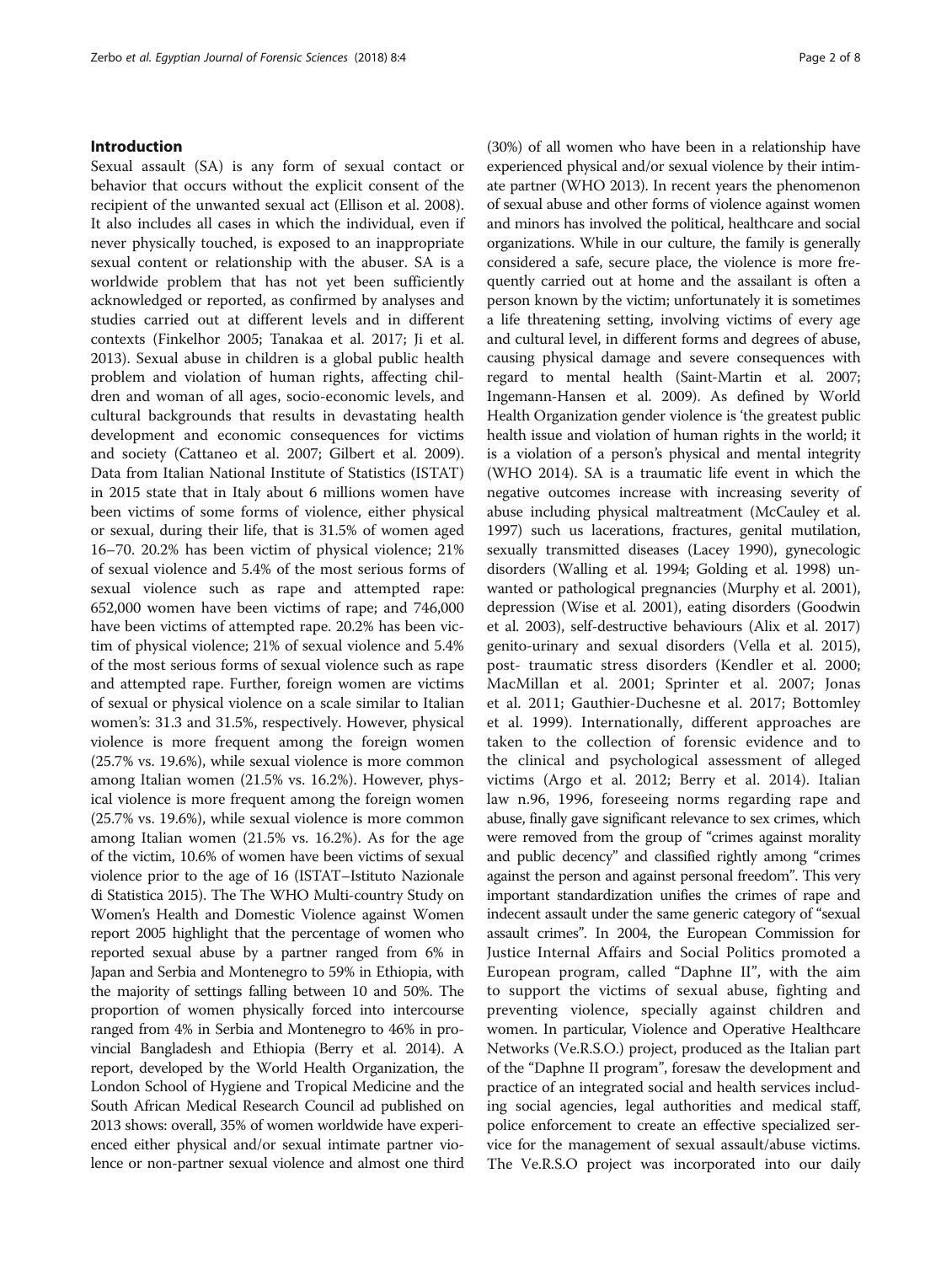routine, and has been activated since 2006 at the Policlinic University Hospital of Palermo serving about 1.500 inhabitants of West Sicily Region. The principal purposes of the project was to set up a specific, improved health service for victims of sexual abuse and maltreatment, creating a dedicated clinical network to improve care for the victims.

We discuss, in our retrospective study a 10 years experience (October 2006 – December 2016) of a multidisciplinary team regarding application of the Ve.R.S.O. project protocol in the referral hospital of Palermo by using standardized guidelines (in different languages, such as Italian, French, English and Arabic) for management of the victims.

## Methods

The Ve.R.S.O. project started in October 2006 at the Policlinico University Hospital of Palermo, by the Department of Legal Medicine in collaboration with the Departments of Emergency Gynaecology, Psychiatry, Surgery, Paediatrics and in cooperation with social agencies and legal authorities. Guidelines have been elaborated for standard practice in treating the victims in different languages (Italian, French, English and Arabic), a model of informed consent, interdisciplinary medical record and a standardized model of medical legal report. Since October 2006, the new standardized protocol has been adopted in the management of all rape/sexual assault victims. Patients are divided into groups in relation to: gender, age, place of SA, number and type of assailant, nature of sexual assault, presence/absence of physical or genital injuries. SA patients present to Accident & Emergency (A&E) in confusion, emotional distress and often without support. They are received in a private room and remain in their clothing, asked not to urinate, defecate, drink/eat or smoke prior to forensic examination, which takes place as soon as possible after the assault. First of all, it is necessary to obtain a history from the patient who has undergone SA and obtain the patient's consent during each step of the medical investigation (in the case of a minor, the history is collected with possible psychological support). Informed consent (specially designed for the purpose) informs the patient about benefits, risks and alternatives of medical evaluation and treatment (informed consent is not necessary in the case of a minor, according to Italian law on the subject of sexual abuse, as the offense is prosecutable ex officio). Consent also include reporting the crime to appropriate agencies, photodocumentation, evidentiary examination, pregnancy testing, sexually transmitted diseases (STDs) diagnosis and possible prophylaxis and emergency contraception. The following data are recorded in adopted standardized medico-legal report: various demographic information, circumstances surrounding the sexual assault (date, place, aggressor's identity when known, frequency of

the assaults if repeated), type of assault (non-penetration assault, penetration, use of physical force), impaired consciousness at the time of assault, suspicion of drug-facilitated sexual assault, general physical examination, toxicology samples taken (blood, urine). Medical forensic history guides the evidentiary exam and is substantiated by the evidence collected. The risk of STD, including HIV and hepatitis, is discussed with every victim. Prophylactic treatment of sexually transmitted diseases (STDs) and emergency contraception are not routine preventative therapy after a SA: the decision should be made on an individual basis. With regard to contraception, hormonal post-coital contraception and insertion of an intrauterine contraceptive device are available.

The protocol also provides psychological and social support to the SA victim and ensures an adequate follow-up. Follow-up includes examinations to ruleout SDTs or pregnancy and information about social service for counseling and supporting. The specific flow chart of the operating procedure for taking charge of victims of violence, and a diagram of the systematic Forensic Examination can be found below (Figs. [1](#page-3-0) and [2\)](#page-4-0).

## Results

## Characteristics of the victims

During the study period, 90 suspected victims of rape/sexual assault were referred for examination, 88 females (97%) and 2 males (3%); 68 Italians (75.5%) and 22 foreigners (24.5%) (Fig. [3\)](#page-4-0). At the time the events occurred,  $42\%$  ( $n = 38$ ) of the victims were minors aged less than 16 years. In 11 cases, the age of the victim is not indicated (Fig. [4](#page-5-0)). Only in 60 cases (66%), the victims were examined within 72 h of the alleged events.

## Circumstances of the assaults

The assailant was an acquaintance of the victim in 65% of the cases (in 73% of these cases, the assailant was a family member). In 26 cases (28%) the assault occurred indoor, 44 cases happened outdoor and in 20 cases there were no data. Three victims (8%) were affected by physically and mentally disorder. Eight percent of all the victims studied reported they had some diminution unconsciousness following the alleged events. Among them, four patients presented clinical signs suggestive of drug-related submission.

## Clinical examination

Physical evidence of violence on the body (abrasions, bruises, lacerations) was found in 38 cases (42%); other types of injuries include: genital trauma (14 cases, 15%), genital and body traumas (49 cases, 54%). In 24 cases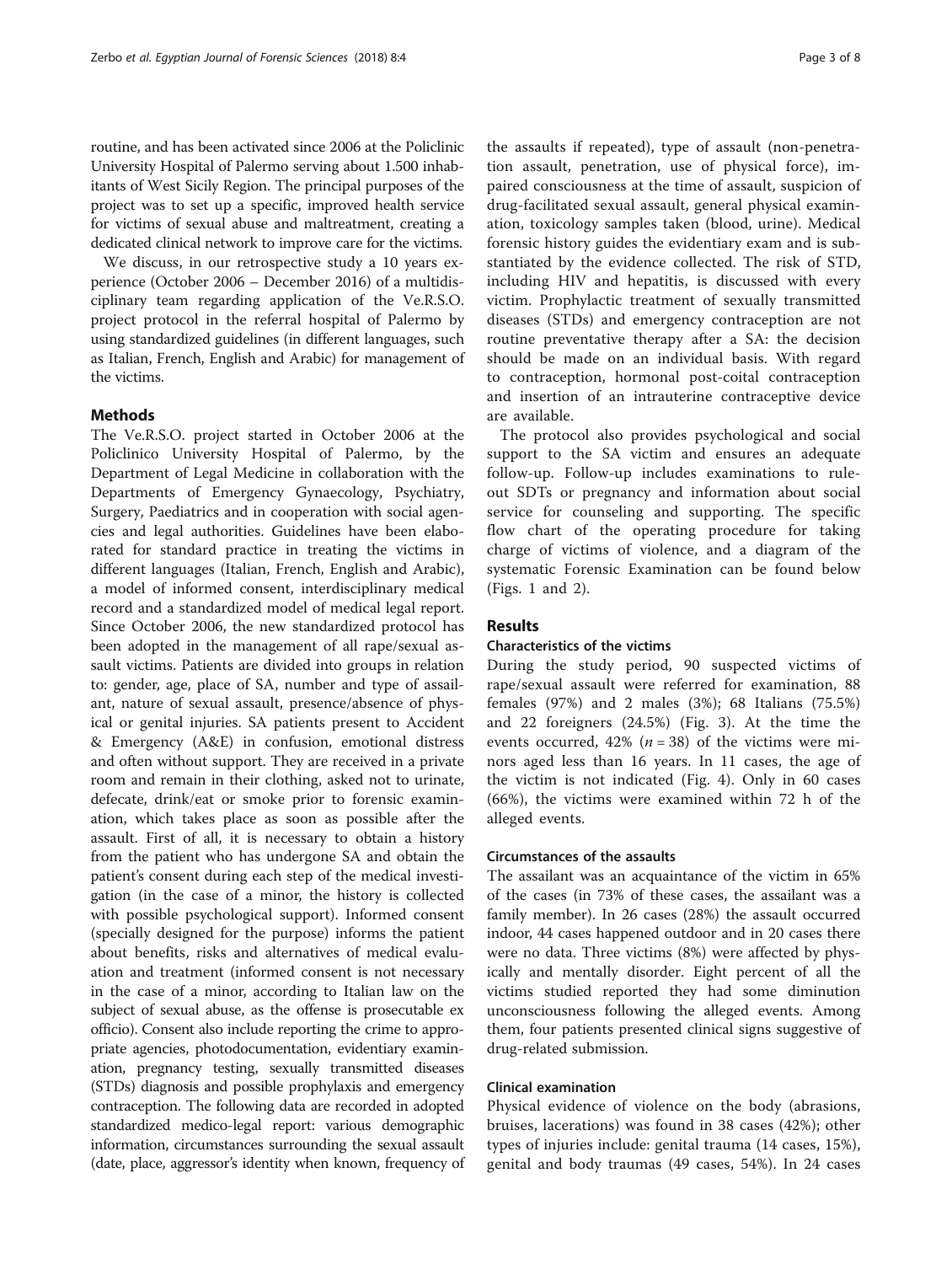<span id="page-3-0"></span>

(26%) there were no injuries (Fig. [5](#page-5-0)). Among genital trauma, we distinguished vulvo-vaginal lesions (68.5%) and anal lesions (31.5%) (Fig. [6](#page-5-0)) We have classified the minor victims using Adam's classification, which is based on anogenital findings in children with suspected sexual abuse (Adams et al. [2016](#page-7-0)). Physical examination of minors in "knee chest or frog position" was systematically performed. According to first Adam's classification (2004) 24 victims showed indeterminate findings, 21 signs concerning abuse and 5 victims presented a clear evidence of blunt force or penetrating trauma to or beyond the hymen, the majority of cases represents normal findings or unrelated to abuse (Table [1](#page-6-0)). Based on Adam's classification revised in 2015 (Table [1\)](#page-6-0) 24 victims showed indeterminate findings, 26 showed a findings diagnostic of trauma and/or sexual contact (6 victims presents a clear evidence of blunt force or penetrating trauma to or beyond the hymen; 20 victims signs concerning sexual abuse such us acute abrasion or laceration of navicularis fossa and peri-hymeneal tissue or hymeneal or laceration) and in two case a positive urine pregnancy test was found. The majority of cases represents findings commonly seen in nonabused children.

## **Discussion**

The results of our experience as reported by the national statistic of Rape, Abuse & Incest National Network on 2015 and by a report of UK office for National Statistics published on 2016 (The Rape, Abuse, and Incest National Network [2015;](#page-7-0) UK Office for National Statistics [2016\)](#page-7-0) highlighted that the ages 12–34 are the highest risk years for rape and sexual assault and that sexual violence affects victims' relationships with their family, friends, and co-workers (Hassan et al. [2007](#page-7-0); Stermac et al. [1995;](#page-7-0) Jones et al. [2004](#page-7-0)). The identification, diagnosis and management of victims who have suffered sexual involved a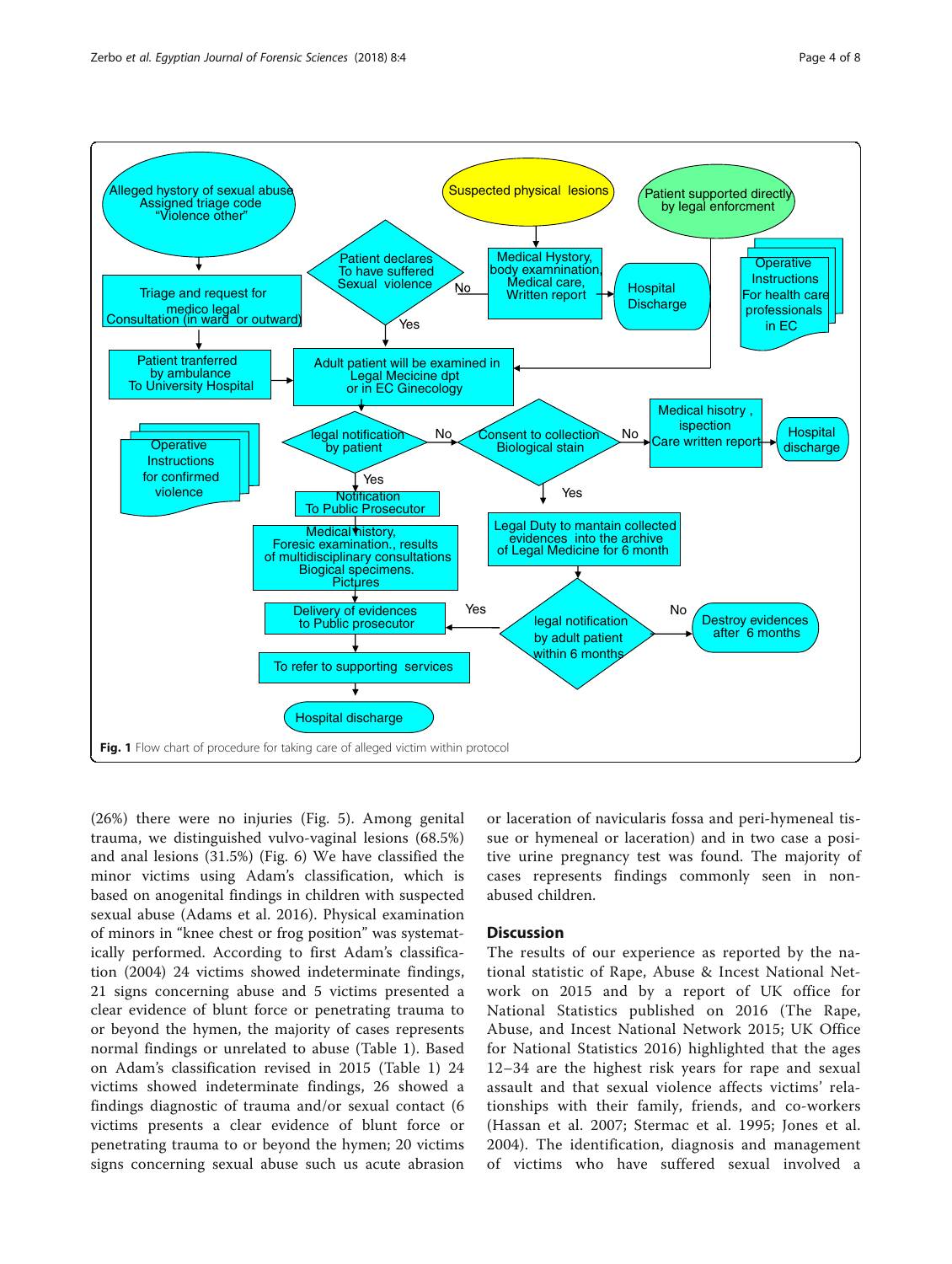<span id="page-4-0"></span>

multidisciplinary approach and the use of a standardized procedures. The diagnosis of sexual assault/abuse is difficult and it is rarely possible to confirm or refute the history of sexual violence based only on gynecological examination or inspection (Saint-Martin et al. [2007\)](#page-7-0) International literature reports that about 50–90% of women



and minors who are victims of ascertained sexual abuse show non-specific genital and/or anal evidence (Sommers [2007](#page-7-0)). Hence, the evaluation of many cases of sexual assault requires not only anatomical-clinical knowledge, but also specific forensic medicine expertise in order to collect the physical evidences of sexual abuse (Argo et al. [2012](#page-7-0)).

Fewer studies were found describing identification in relation to sexual violence (Berry et al. [2014\)](#page-7-0). All studies - as our results-highlighted that it is important to carry out an objective description of the lesion and biological evidence collected during the visit for judicial proceedings.

Sometimes, instead, negative or non-specific physical examination findings are ascribable to the lack of experience of health operators (traumatic lesions erroneously classified as inflammatory lesions, anatomical anomalies) (Adams et al. [2004;](#page-7-0) Stewart [2011](#page-7-0)). Inquiry into sexual abuse in children is particularly complicated, as many children do not report the abuse (Lanzarone et al. [2017\)](#page-7-0). In these cases, in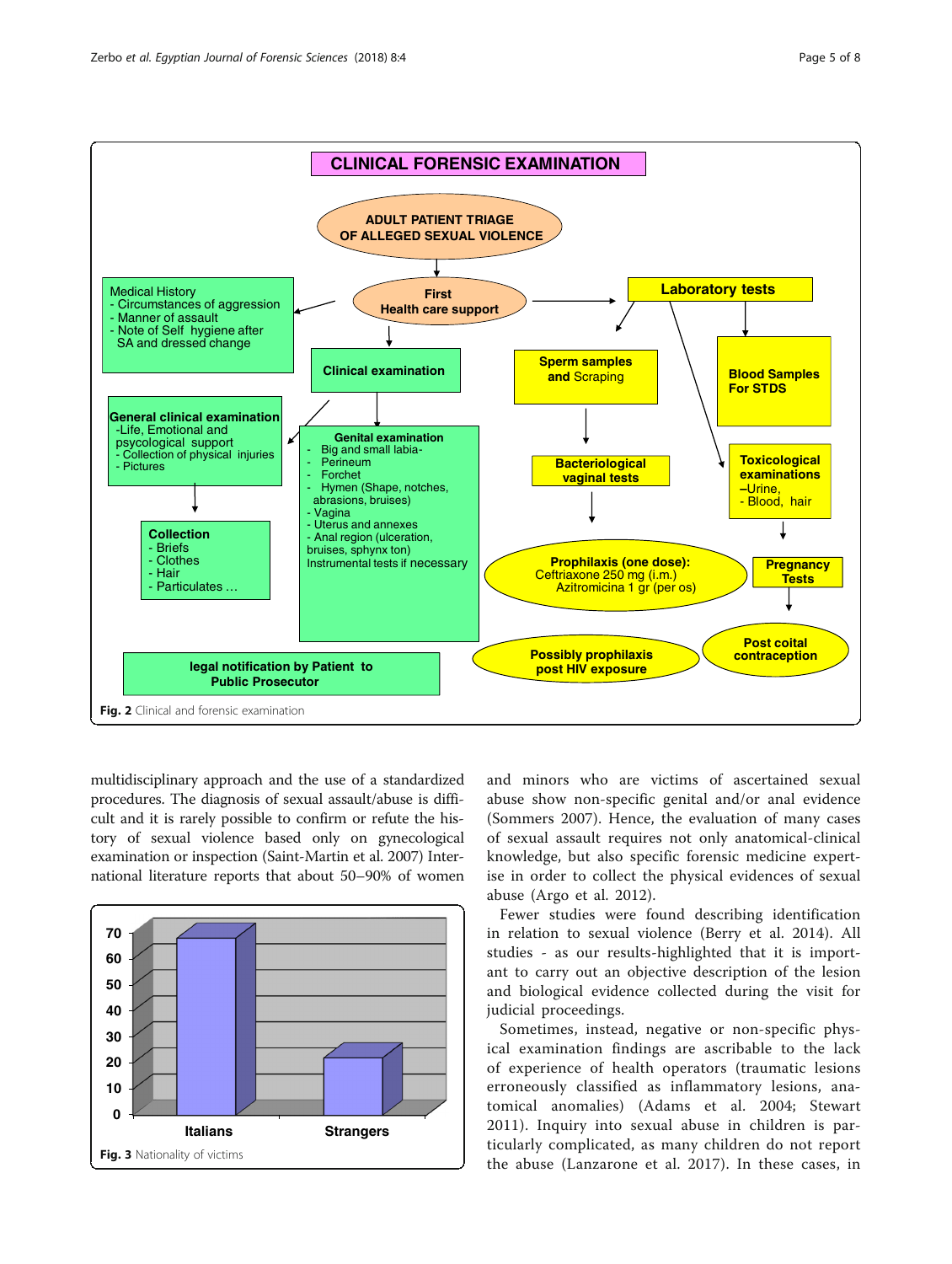<span id="page-5-0"></span>

fact, further difficulties regard the time that may elapse between sexual violence and physical examination: the greater the time interval, the lower the possibility of detecting signs of physical violence. The new Adam's classification unify the third and fourth classes as they are now comprise in the type "findings diagnostic"; so they are concretely more clear for medical examiner. Moreover, identification of sexually transmitted infections (STIs) in minors, in addition to many technical difficulties in taking biological samples, can have serious medical and legal implications, such as notice obligation to a minor's legal authority (Argo et al. [2012\)](#page-7-0). According to international literature and with the latest data on sexual assault in children and woman, the message to forensic and clinical pathologists is clear: many abused children present aspecific signs, in very few cases are there signs which clearly reveal the abuse;

such an evaluation must be very carefully performed by an experienced examiner with knowledge of the normal anatomy of a child and pathological conditions that simulate injuries caused by sexual abuse (Modelli et al. [2012](#page-7-0)). Given the drama of the phenomenon of sexual assault/abuse against women and minors and the frequent difficulties of interpretation, the international Scientific Societies have found it necessary to develop guidelines for the investigation of suspected cases of sexual violence. In this way, the "Ve.R.S.O.: Network integration" project has a strong point which is also a key objective: the sharing of procedures in the Operating Units/ Hospitals directly involved in the care of victims of abuse.

The project has a strong point which is also a key objective: to share procedures in the Operating Units/ Hospitals directly involved in the care of victims of



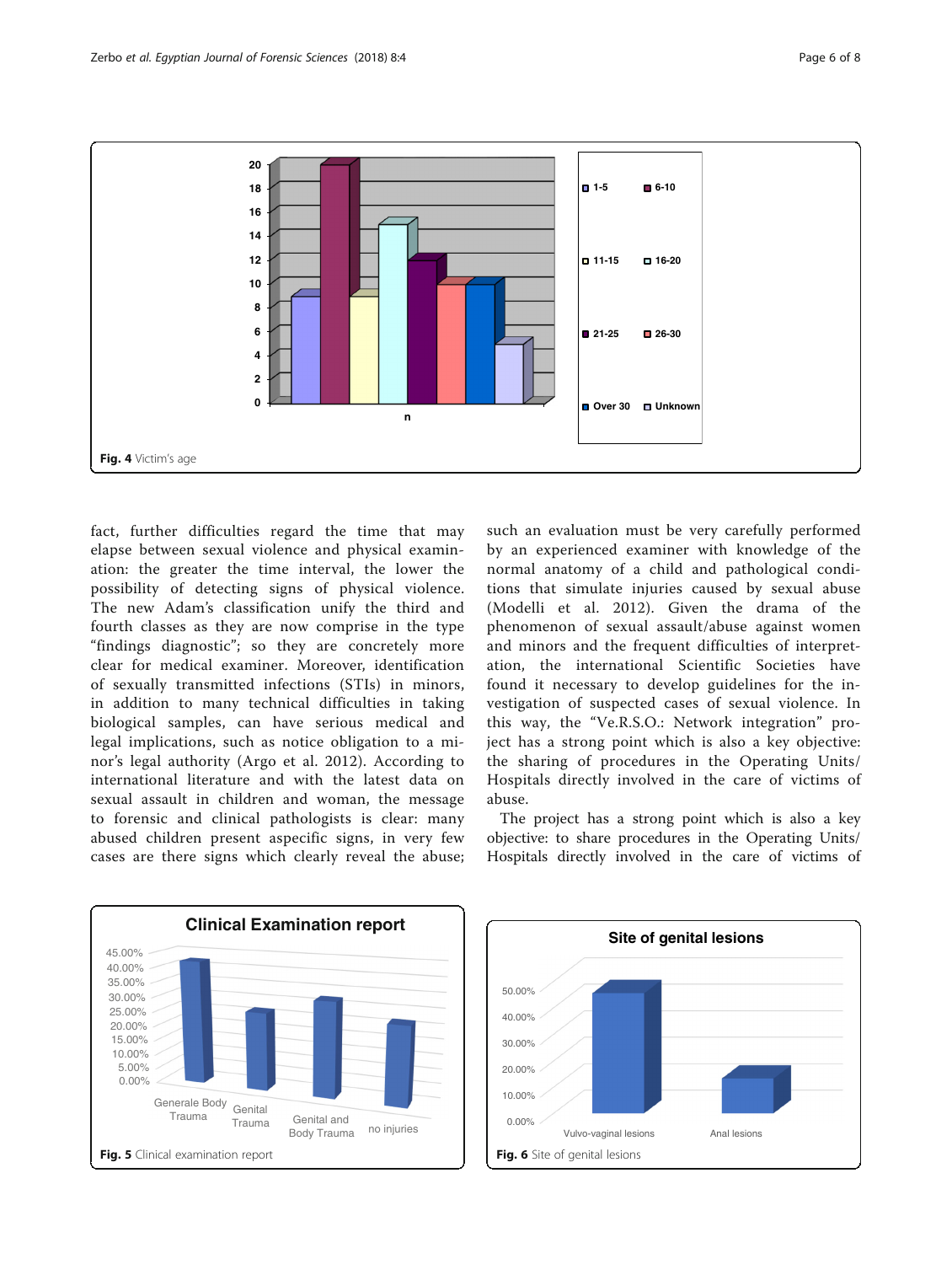<span id="page-6-0"></span>Table 1 Adam's classification of the victims

| Adam's classification 2004                                                                  |         | Adam's classification revised<br>version 2015                                                            |         |
|---------------------------------------------------------------------------------------------|---------|----------------------------------------------------------------------------------------------------------|---------|
| Class                                                                                       | Victims | Findings in suspected<br>child sexual abuse                                                              | Victims |
| Class 1<br>Normal or unrelated<br>to abuse                                                  | 40      | Findings commonly<br>seen in non abused<br>children                                                      | 40      |
| Class 2<br>No specific signs                                                                | 24      | Findings with no<br>expert consensus on<br>interpretation with<br>respect to sexual contact<br>or trauma | 24      |
| Class 3<br>Signs concerning for<br>abuse                                                    | 21      | Findings Diagnostic of<br>Trauma and/or Sexual<br>Contact                                                | 26      |
| Class 4<br>Clear evidence of blunt<br>force or penetrating trauma<br>to or behind the hymen | 5       |                                                                                                          |         |

sexual abuse though a multidisciplinary approach. Other objectives include:

- raising awareness of the operators involved and the improvement of their technical and professional skills;
- a wider knowledge of procedures and competencies in health care professionals involved in care of victims;
- to strengthen an integrated procedure to assist the victims. Specific training is programmed in order to let the representatives of the various Operating Units/Hospitals of the network acquire interdisciplinary tools, useful for evaluating and treating the victims of abuse and maltreatment.

The adoption of standardized protocol of documented physical injury is associated with positive legal outcome in cases of sexual assault and to determine other factors associated with the laying of charges in such cases (Gray-Eurom et al. [2002](#page-7-0); Grossin et al. [2003;](#page-7-0) Wiley et al. [2003](#page-7-0); McGregor et al. [1999](#page-7-0); Edgardh et al. [1999](#page-7-0); Du Mont and Parnis [2000](#page-7-0); McGregor et al. [2002](#page-7-0); Rini et al. [2017](#page-7-0)). Our report confirms that the realization of the adopted protocol and procedures in the context of the Ve.R.S.O. project may facilitate a management of health care and support of the victims of rape/sexual assault and – in this perspective  $-$  it is essential to promote training of health care professional of a multidisciplinary team in emergency care. An effective implementation of legislation of this matter, by continuing learning skills could favor the emergence of the phenomenon of sexual abuse and an effective protection of the victims.

## Conclusion

The implementation of the Ve.R.S.O project protocol greatly improved health management of victims of sexual violence in emergency care in ward setting. The application of standardized procedures of evidence collection of clinical/biological data, as indicated, may support a forensic management of alleged victims. It is essential in the future to continue to promote training and retraining of health personnel of a multidisciplinary team. The activity of integrated network services with local structures of support for taking care of the victims of abuse needs to be enhanced and guaranteed. Only in this way are citizens provided with a high level of protection against gender violence, psychological support and prevention from any form of violence which takes place in respect of such vulnerable people.

#### Acknowledgements

Not applicable.

#### Funding

Daphne Project is authorized and funded by specific European Program; grant are devoted to Policlinic Hospital of Palermo.

#### Availability of data and materials

The data sets generated during and/or analysed during the current study are available from the corresponding author on reasonable request.

#### Authors' contributions

SZ (MD, aggregate professor of legal medicine), AA (Prof. of Legal Medicine) and EVS (Researcher) established retrospective study design; SZ and AA equally contributed to his paper; DP (Biological Doctor, grant for research) performed record data gathering and filled into excel files and analyzed by statistic support (IBM SPSS Statistic version 2.0); SZ, AA, ES and LM performed medical activity. SP, Biological senior research is responsible for forensic genetics and performed all laboratory data evaluation; RN is senior research of child neuropsychiatry attending to Policlinic Hospital and review data of minor patients; all authors reviewed and approved the study in this final form.

#### Ethics approval and consent to participate

All patients within protocol Daphne –Ve.R.So (and specific medical record approved by Hospital Commitment) gave consent. As this study involves only anonymous data of patients and is not experimental, the approval of the Ethics Committee is not required, ethics approval for this type of retrospective study is not required under Italian law.

#### Consent for publication

Not applicable.

#### Competing interests

The authors declare that they have no competing interests.

#### Publisher's Note

Springer Nature remains neutral with regard to jurisdictional claims in published maps and institutional affiliations.

#### Author details

<sup>1</sup>Department For Health Promotion, Maternal and Child Care, University of Palermo, Section of Legal Medicine, Palermo, Italy. <sup>2</sup>Department For Health Promotion, Maternal and Child Care, University of Palermo, Section of Children Neuropsychiatry, Palermo, Italy.